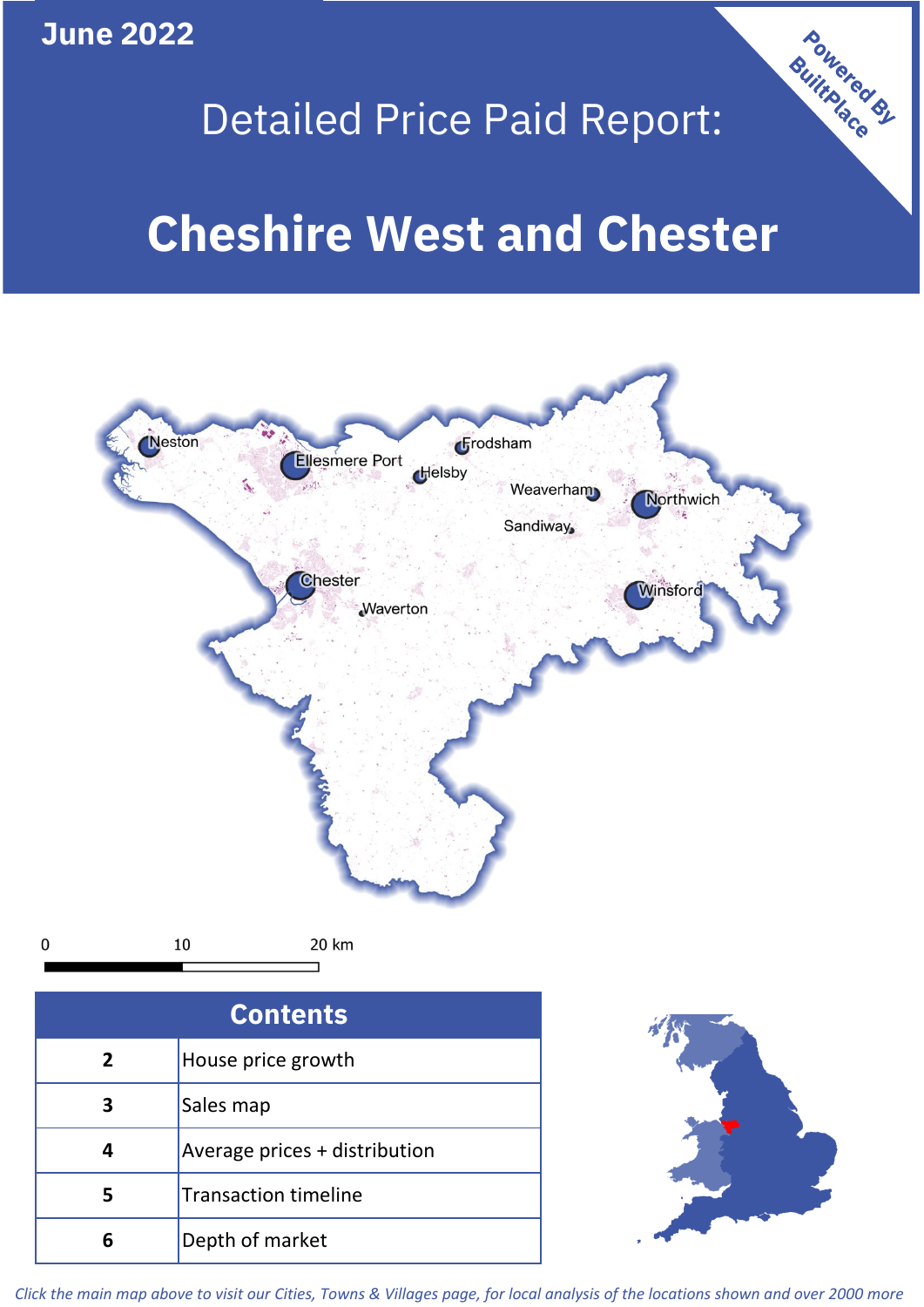### **Headline Data**

|                     | <b>Current level</b> | 3 month  | <b>Annual</b> | 5 year  | 10 year |
|---------------------|----------------------|----------|---------------|---------|---------|
| <b>House prices</b> | £253,103             | 3.3%     | 8.6%          | 31.5%   | 51.3%   |
| <b>Transactions</b> | 5,849                | $-10.3%$ | 13.9%         | $-5.0%$ | 61.2%   |

## **House Price Growth (April 2022 data)**

#### *Annual Change in House Prices*



House prices in Cheshire West and Chester grew by 8.6% in the 12 months to April 2022 (based on 3-month smoothed data). By comparison national house prices grew by 10.7% and prices in the North West grew by 11.0% over the same period.

Cheshire West and Chester house prices are now 35.0% above their previous peak in 2007, compared to +36.0% for the North West and +52.9% across England.



#### *Year-To-Date Change in House Prices, December to April*

Local prices have grown by 3.4% in 2022 so far, compared to growth of 3.7% over the same period last year.

#### *Source: OS OpenData; UK House Price Index (Contains HM Land Registry data © Crown copyright)*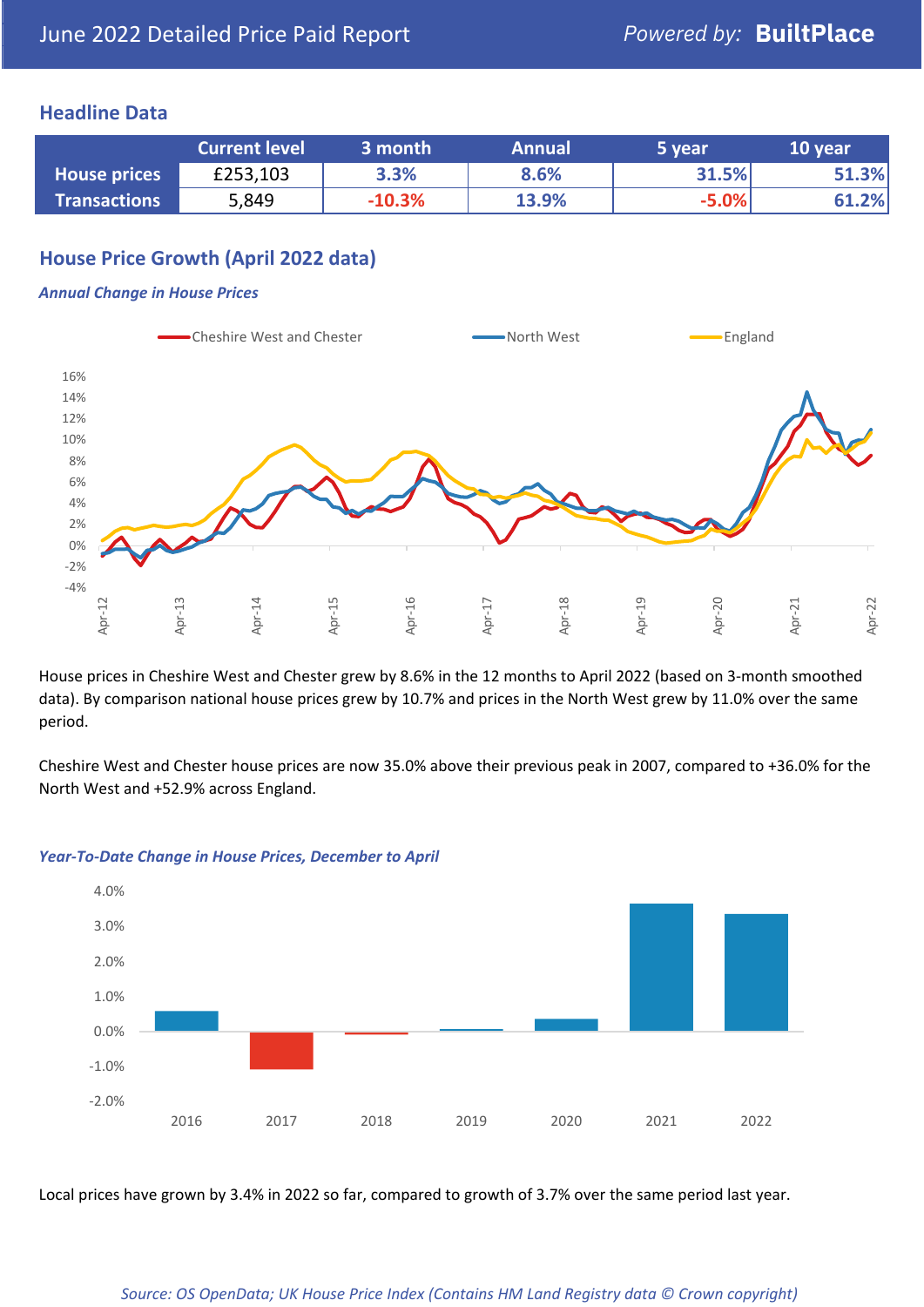# **House Price Map**

*12 months to April 2022*



*Each point is one postcode, coloured by the average value relative to all sales in this local authority (price bands are LA-specific quintiles).*

# **Map Key**

| Min      | <b>Max</b> |                            |
|----------|------------|----------------------------|
| Up to    | £144,000   | 1st quintile / lowest 20%  |
| £144,000 | £191,000   | 2nd quintile               |
| £191,000 | £252,000   | 3rd quintile               |
| £252,000 | £357,000   | 4th quintile               |
| £357,000 | and over   | 5th quintile / highest 20% |

### *Source: OS OpenData; UK House Price Index (Contains HM Land Registry data © Crown copyright)*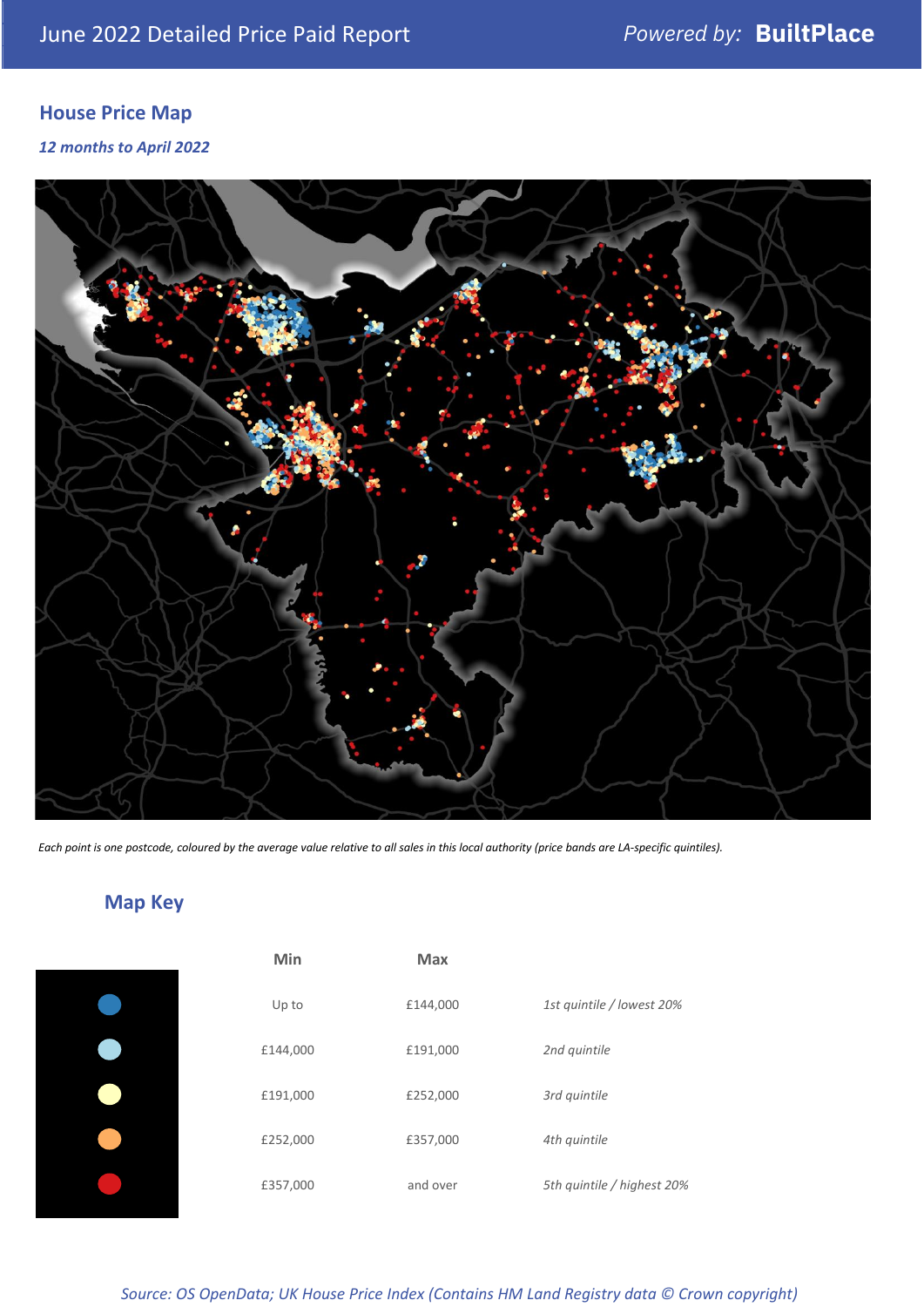# **Average House Price by Property Type**

#### *12 months to April 2022*



|                 | <b>New</b> | <b>Second hand</b> |  |  |
|-----------------|------------|--------------------|--|--|
| <b>Flat</b>     | £190,000   | £157,500           |  |  |
| <b>Terraced</b> | £143,442   | £191,154           |  |  |
| Semi-detached   | £221,946   | £233,406           |  |  |
| <b>Detached</b> | £344,484   | £424,950           |  |  |

## **House Price Distribution by Year**

*All properties, by price band and calendar year (2020 = year to date)*

|                    | 1997 | 2002 | 2007 | 2012 | 2017 | 2019 | 2020 |
|--------------------|------|------|------|------|------|------|------|
| <b>Under £100k</b> | 81%  | 54%  | 10%  | 16%  | 10%  | 6%   | 8%   |
| £100-200k          | 17%  | 35%  | 57%  | 51%  | 44%  | 37%  | 37%  |
| E200-300k          | 2%   | 8%   | 20%  | 20%  | 26%  | 28%  | 28%  |
| £300-400k          | 0%   | 3%   | 7%   | 7%   | 12%  | 13%  | 12%  |
| £400-500k          | 0%   | 1%   | 3%   | 3%   | 5%   | 7%   | 7%   |
| £500k-1m           | 0%   | 0%   | 2%   | 3%   | 4%   | 8%   | 7%   |
| £1-2m              | 0%   | 0%   | 0%   | 0%   | 0%   | 1%   | 1%   |
| <b>Over £2m</b>    | 0%   | 0%   | 0%   | 0%   | 0%   | 0%   | 0%   |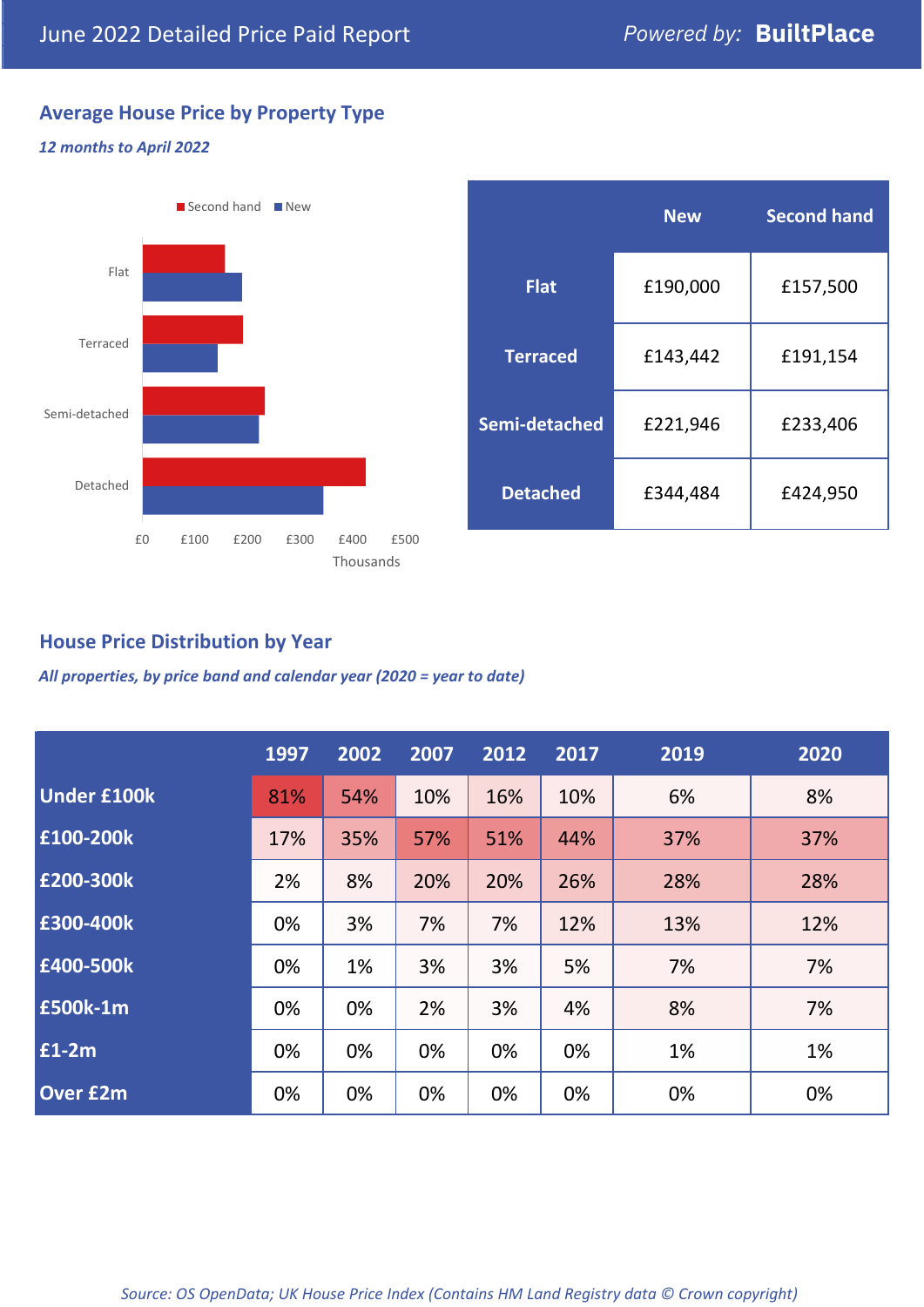## **Transactions (February 2022 data)**

*Annual Transactions, Indexed (2001-05 average = 100)*



There were 5,849 transactions in Cheshire West and Chester during the 12 months to February 2022. This is 79% of the average from 2001-05 and suggests activity is below pre-downturn levels.

Transactions in Cheshire West and Chester have grown by 0.9% since 2014, compared to changes of +3.4% for North West and -7.7% for England.



#### *Cash and New Build Sales as % of Total, by Year*

*Note: The data on this page EXCLUDES transactions identified as transfers under a power of sale/repossessions, buy-to-lets (where they can be identified by a mortgage), and transfers to non-private individuals - i.e. it comprises only Land Registry 'A' data.*